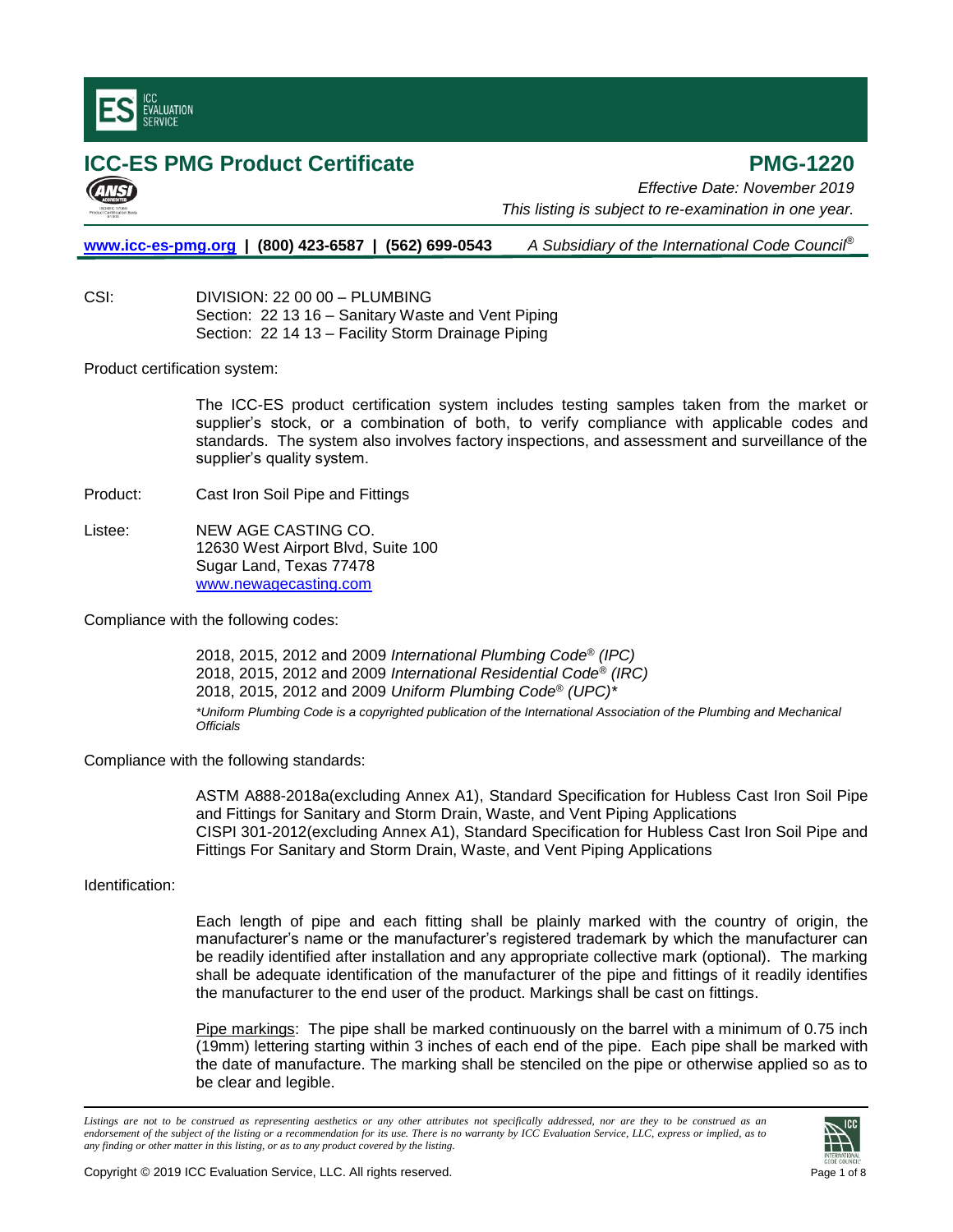Fitting markings: The marking shall be cast with raised letters that are not to be located within the "W" dimension. Cast markings shall be raised from the wall of the fitting unless otherwise noted.

The ICC-ES PMG mark of conformity may be put on the product as an option.

## Models:

New Age Casting Co.'s Cast Iron Pipe and Fittings are used in Sanitary Waste Systems and Storm Drain Systems in accordance with the applicable codes.

| Size (inch)                            | <b>Product</b><br>Code | <b>Product Description</b>          |
|----------------------------------------|------------------------|-------------------------------------|
| No Hub 10' Pipe                        |                        |                                     |
| 11/2                                   | 220156                 | 1 1/2" No Hub Cast Iron Pipe        |
| $\mathbf{2}$                           | 220158                 | 2" No Hub Cast Iron Pipe            |
| 3                                      | 220160                 | 3" No Hub Cast Iron Pipe            |
| 4                                      | 220162                 | 4" No Hub Cast Iron Pipe            |
| 5                                      | 220164                 | 5" No Hub Cast Iron Pipe            |
| 6                                      | 220168                 | 6" No Hub Cast Iron Pipe            |
| 8                                      | 220170                 | 8" No Hub Cast Iron Pipe            |
| 10                                     | 220171                 | 10" No Hub Cast Iron Pipe           |
| 12                                     | 220172                 | 12" No Hub Cast Iron Pipe           |
| 15                                     | 220173                 | 15" No Hub Cast Iron Pipe           |
| No Hub 1/4" Bend                       |                        |                                     |
| 11/2                                   | 220188                 | 1 1/2" 1/4 Bend                     |
| $\overline{2}$                         | 220190                 | 2" 1/4 Bend                         |
| 3                                      | 220192                 | 3" 1/4 Bend                         |
| 4                                      | 220194                 | 4" 1/4 Bend                         |
| 5                                      | 220196                 | 5" 1/4 Bend                         |
| 6                                      | 220198                 | 6" 1/4 Bend                         |
| 8                                      | 220200                 | 8" 1/4 Bend                         |
| No Hub 1/4" Bend Reducing              |                        |                                     |
| $4 \times 3$                           | 220218                 | 4" x 3" 1/4 Bend Reducing           |
| No Hub 1/4" Bend Side Opening          |                        |                                     |
| 3x2                                    | 220236                 | 3" x 2" 1/4 Bend w/2" Side Opening  |
| 4x2                                    | 220238                 | 4" x 2" 1/4 Bend w/2" Side Opening  |
| No Hub 1/4" Bend Extended Heel Opening |                        |                                     |
| 3x2                                    | 220275                 | 3" x 2" 1/4 Bend w/2" Extended Heel |
| 4x2                                    | 220277                 | 4" x 2" 1/4 Bend w/2" Extended Heel |
| No Hub 1/4" Bend Heel Opening          |                        |                                     |
| 3x2                                    | 220280                 | 3" x 2" 1/4 Bend w/2" Heel Opening  |
| 4x2                                    | 220282                 | 4" x 2" 1/4 Bend w/2" Heel Opening  |
| No Hub Tap Short 1/4" Bend             |                        |                                     |
| 1 1/2x11/2                             | 220326                 | 1 1/2" x 1 1/2" Tap Short 1/4 Bend  |
| 2x1 1/2                                | 220330                 | 2" x 1 1/2" Tap Short 1/4 Bend      |
| 2x2                                    | 220332                 | 2" x 2" Tap Short 1/4 Bend          |
| No Hub Double 1/4" Bend                |                        |                                     |
| 2                                      | 220402                 | 2" Double 1/4 Bend                  |
| 3                                      | 220404                 | 3" Double 1/4 Bend                  |
| 4                                      | 220406                 | 4" Double 1/4 Bend                  |
| NH Long 1/4" Bend                      |                        |                                     |
| 2x18                                   | 220425                 | 2" x 18" Long 1/4 Bend              |
| <b>NH Short Sweep</b>                  |                        |                                     |
| 2                                      | 220462                 | 2" Short Sweep                      |
| 3                                      | 220464                 | 3" Short Sweep                      |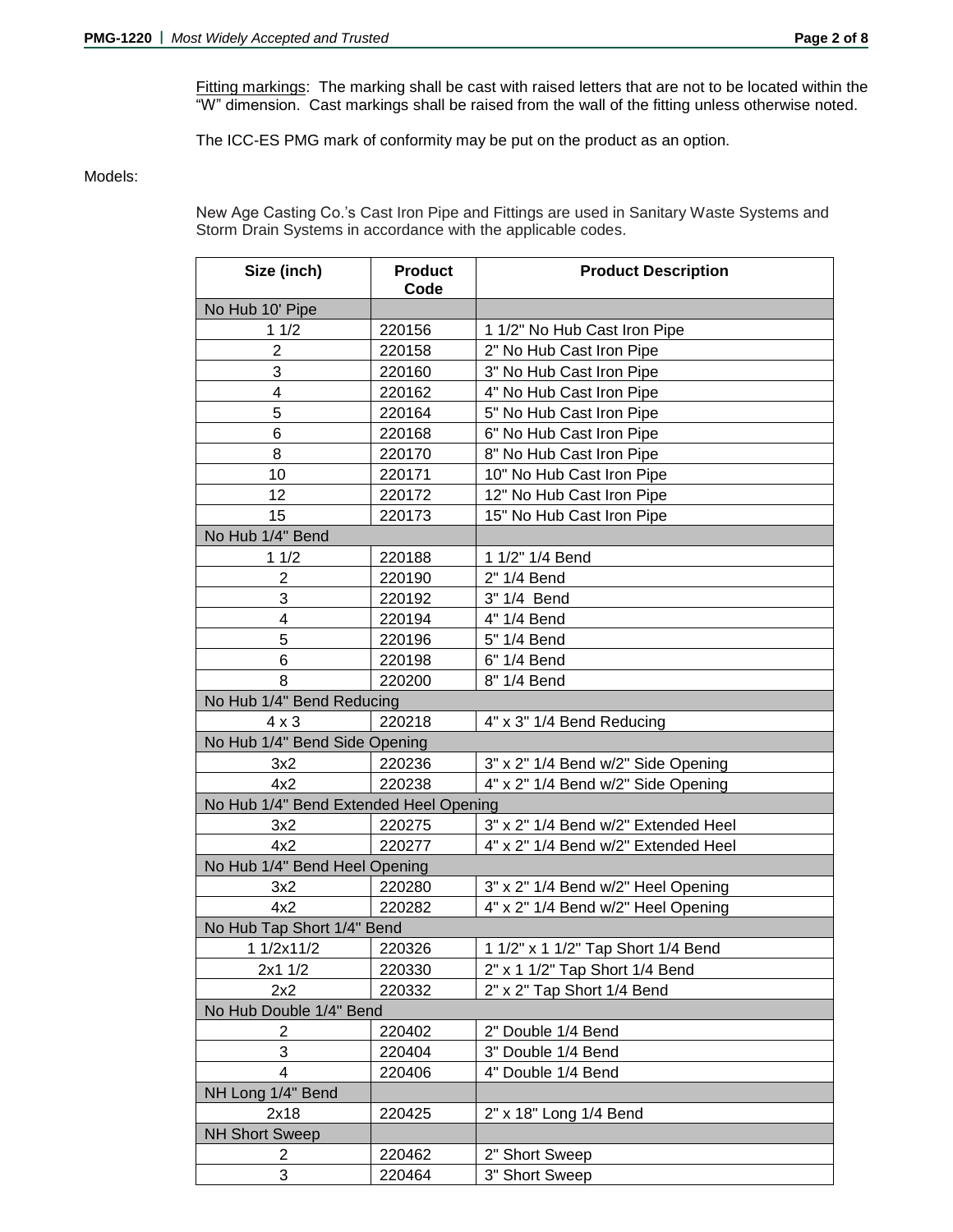| ZS4                    | 220468 | 4" Short Sweep                |
|------------------------|--------|-------------------------------|
| 5                      | 220470 | 5" Short Sweep                |
| 6                      | 220472 | 6" Short Sweep                |
| 8                      | 220474 | 8" Short Sweep                |
| 10                     | 220475 | 10" Short Sweep               |
| 12                     | 220476 | 12" Short Sweep               |
| 15                     | 220477 | 15" Short Sweep               |
| <b>NH Long Sweep</b>   |        |                               |
| 11/2                   | 220492 | 1 1/2" Long Sweep             |
| $\overline{2}$         | 220494 | 2" Long Sweep                 |
| 3                      | 220496 | 3" Long Sweep                 |
| 4                      | 220498 | 4" Long Sweep                 |
| 5                      | 220500 | 5" Long Sweep                 |
| 6                      | 220502 | 6" Long Sweep                 |
| NH 1/5" Bend           |        |                               |
| 2                      | 220536 | 2" 1/5 Bend                   |
| 3                      | 220538 | 3" 1/5 Bend                   |
| 4                      | 220540 | 4" 1/5 Bend                   |
| NH 1/6" Bend           |        |                               |
| 2                      | 220570 | 2" 1/6 Bend                   |
| 3                      | 220572 | 3" 1/6 Bend                   |
| 4                      | 220574 | 4" 1/6 Bend                   |
| NH 1/8" Bend           |        |                               |
| 11/2                   | 220604 | 1 1/2" 1/8 Bend               |
| $\overline{2}$         | 220606 | 2" 1/8 Bend                   |
| 3                      | 220608 | 3" 1/8 Bend                   |
| 4                      | 220610 | 4" 1/8 Bend                   |
| 5                      | 220612 | 5" 1/8 Bend                   |
| 6                      | 220614 | 6" 1/8 Bend                   |
| 8                      | 220616 | 8" 1/8 Bend                   |
| 10                     | 220617 | 10" 1/8 Bend                  |
| 12                     | 220618 | 12" 1/8 Bend                  |
| 15                     | 220619 | 15" 1/8 Bend                  |
| <b>NH 1/16" Bend</b>   |        |                               |
| 11/2                   | 220676 | 1 1/2" 1/16 Bend              |
| 2                      | 220678 | 2" 1/16 Bend                  |
| 3                      | 220680 | 3" 1/16 Bend                  |
| 4                      | 220682 | 4" 1/16 Bend                  |
| 5                      | 220684 | 5" 1/16 Bend                  |
| 6                      | 220686 | 6" 1/16 Bend                  |
| 8                      | 220688 | 8" 1/16 Bend                  |
| <b>NH Sanitary Tee</b> |        |                               |
| 11/2                   | 220806 | 1 1/2" Sanitary Tee (TY)      |
| 2x1 1/2                | 220808 | 2" x 1 1/2" Sanitary Tee (TY) |
| $\overline{2}$         | 220810 | 2" Sanitary Tee (TY)          |
| 3x1 1/2                | 220812 | 3" x 1 1/2" Sanitary Tee (TY) |
| 3x2                    | 220814 | 3" x 2" Sanitary Tee (TY)     |
| 3                      | 220816 | 3" Sanitary Tee (TY)          |
| 4x2                    | 220818 | 4" x 2" Sanitary Tee (TY)     |
| 4x3                    | 220820 | 4" x 3" Sanitary Tee (TY)     |
| 4                      | 220822 | 4" Sanitary Tee (TY)          |
| 5x2                    | 220824 | 5" x 2" Sanitary Tee (TY)     |
| 5x3                    | 220826 | 5" x 3" Sanitary Tee (TY)     |
| 5x4                    | 220828 | 5" x 4" Sanitary Tee (TY)     |
| 5                      | 220830 | 5" Sanitary Tee (TY)          |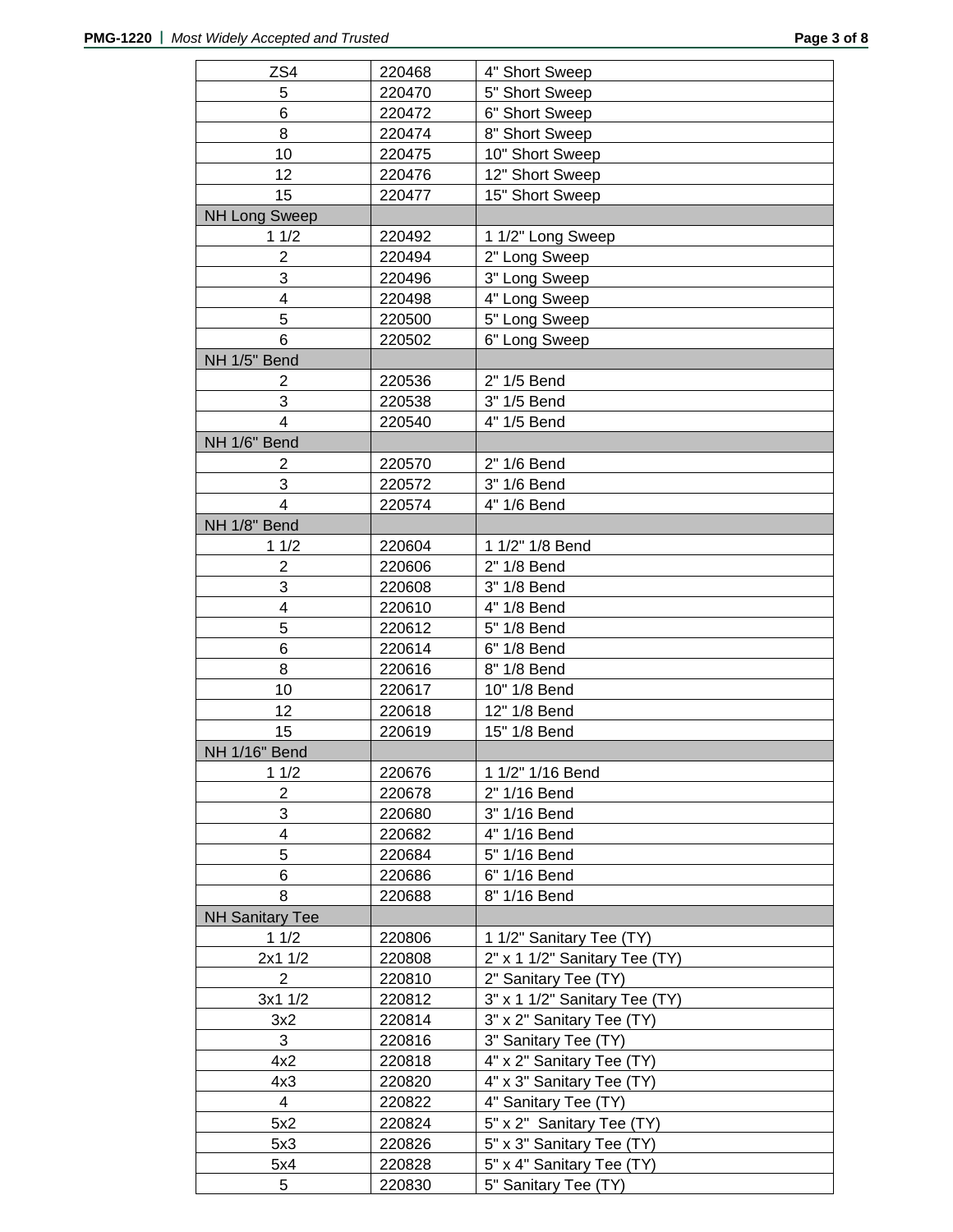| 6x2                 | 220832 | 6" x 2" Sanitary Tee (TY)     |
|---------------------|--------|-------------------------------|
| 6x3                 | 220838 | 6" x 3" Sanitary Tee (TY)     |
| 6x4                 | 220834 | 6" x 4" Sanitary Tee (TY)     |
| 6x5                 | 220835 | 6" x 5" Sanitary Tee (TY)     |
| 6                   | 220836 | 6" Sanitary Tee (TY)          |
| 8                   | 220840 | 8" Sanitary Tee (TY)          |
| 8x6                 | 220842 | 8" x 6" Sanitary Tee (TY)     |
| 8x5                 | 220844 | 8" x 5" Sanitary Tee (TY)     |
| 8x4                 | 220846 | 8" x 4" Sanitary Tee (TY)     |
| Sanitary Tap Tee    |        |                               |
| $11/2 \times 11/2$  | 221210 | 1 1/2" x 1 1/2" San Tap Tee   |
| $2 \times 11/4$     | 221212 | 2" x 1 1/4" San Tap Tee       |
| $2 \times 11/2$     | 221214 | 2" x 1 1/2" San Tap Tee       |
| 2                   | 221216 | 2" San Tap Tee                |
| $3 \times 11/2$     | 221220 | 3" x 1 1/2" San Tap Tee       |
| $3 \times 2$        | 221222 | 3" x 2" San Tap Tee           |
| 3                   | 221223 | 3" San Tap Tee                |
| $4 \times 11/2$     | 221226 | 4" x 1 1/2" San Tap Tee       |
| $4 \times 2$        | 221228 | 4" x 2" San Tap Tee           |
| Horizontal Twin Tap |        |                               |
| Tee                 |        |                               |
| $4 \times 11/2$     | 221294 | 4"x1 1/2" HORIZ. TWIN TAP TEE |
| NH Wye              |        |                               |
| 11/2                | 221312 | 1 1/2" Wye                    |
| $2 \times 11/2$     | 221313 | 2" x 1 1/2" Wye               |
| $\overline{2}$      | 221314 | 2" Wye                        |
| $3 \times 11/2$     | 221315 | 3" x 1 1/2" Wye               |
| $3 \times 2$        | 221316 | 3" x 2" Wye                   |
| 3                   | 221318 | 3" Wye                        |
| $4 \times 2$        | 221320 | 4" x 2" Wye                   |
| $4 \times 3$        | 221322 | $4" \times 3"$ Wye            |
| 4                   | 221324 | 4" Wye                        |
| 5x2                 | 221326 | 5" x 2" Wye                   |
| 5x3                 | 221328 | 5" x 3" Wye                   |
| $5 \times 4$        | 221330 | 5" x 4" Wye                   |
| 5                   | 221332 | 5" Wye                        |
| 6x2                 | 221334 | 6" x 2" Wye                   |
| 6x3                 | 221336 | 6" x 3" Wye                   |
| 6x4                 | 221338 | 6" x 4" Wye                   |
| 6x5                 | 221340 | 6" x 5" Wye                   |
| 6                   | 221342 | 6" Wye                        |
| $8 \times 3$        | 221346 | 8" x 3" Wye                   |
| $8 \times 4$        | 221348 | 8" x 4" Wye                   |
| 8x5                 | 221350 | 8" x 5" Wye                   |
| $8 \times 6$        | 221352 | 8" x 6" Wye                   |
| 8                   | 221354 | 8" Wye                        |
| $10 \times 4$       | 221357 | 10" x 4" Wye                  |
| $10 \times 5$       | 221358 | 10" x 5" Wye                  |
| $10 \times 6$       | 221359 | 10" x 6" Wye                  |
| $10 \times 8$       | 221360 | 10" x 8" Wye                  |
| 10                  | 221361 | 10" Wye                       |
| 12                  | 221362 | 12" Wye                       |
| 15                  | 221363 | 15" Wye                       |
| 12 x 10             | 221364 | 12" x 10" Wye                 |
| NH Tapped Wye       |        |                               |
|                     |        |                               |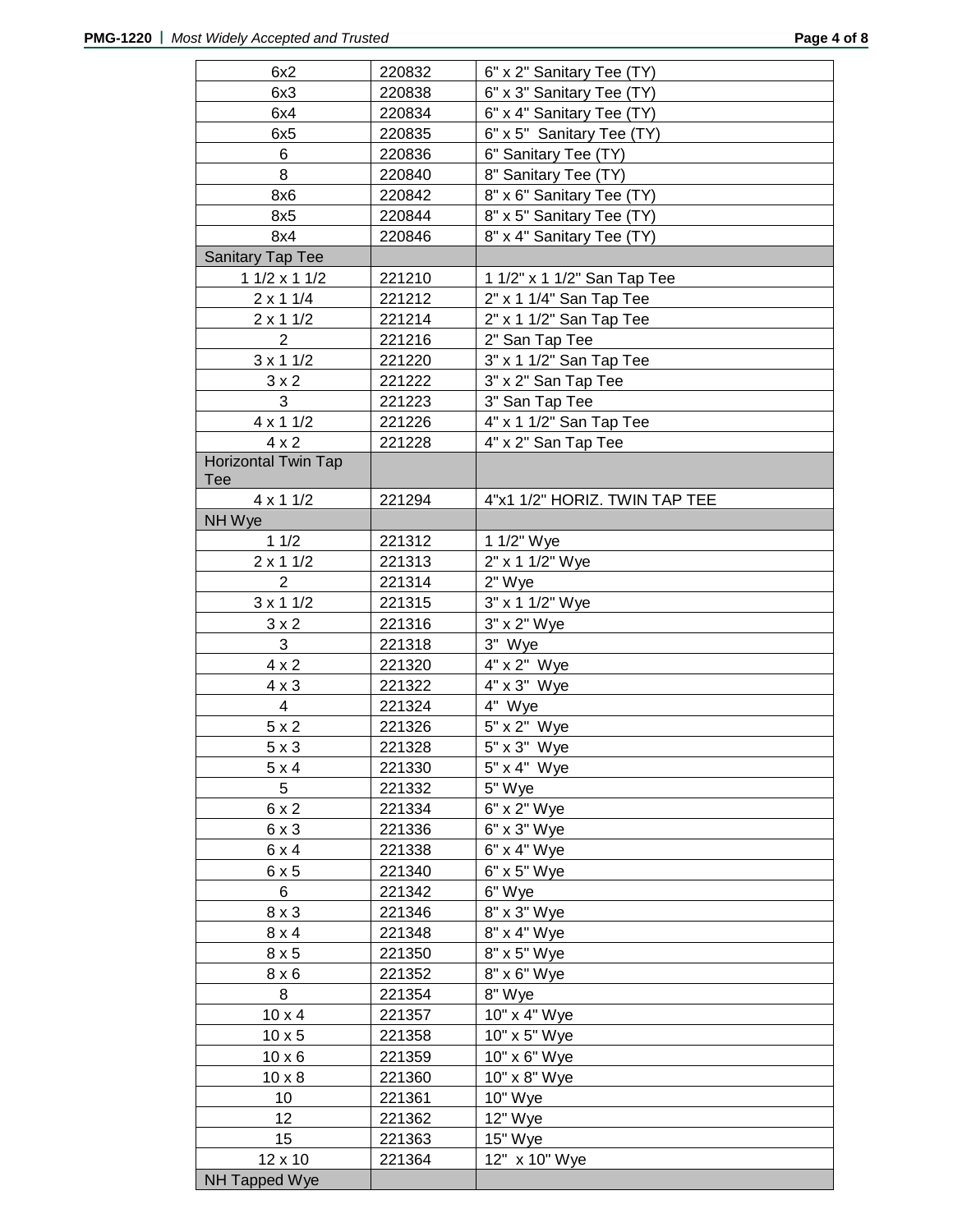| $3 \times 11/2$                 | 221386 | 3" x 1 1/2" Tapped Wye         |
|---------------------------------|--------|--------------------------------|
| $3 \times 2$                    | 221388 | 3x2 Tapped Wye                 |
| $4 \times 11/2$                 | 221390 | 4" x 1 1/2" Tapped Wye         |
| $4 \times 2$                    | 221392 | 4" x 2" Tapped Wye             |
| <b>NH Double Wye</b>            |        |                                |
| 11/2                            | 221537 | 1 1/2" Double Wye              |
| $\overline{2}$                  | 221538 | 2" Double Wye                  |
| $3 \times 2$                    | 221540 | 3" x 2" Double Wye             |
| 3                               | 221542 | 3" Double Wye                  |
| $4 \times 2$                    | 221544 | 4" x 2" Double Wye             |
| $4 \times 3$                    | 221546 | 4" x 3" Double Wye             |
| 4                               | 221548 | 4" Double Wye                  |
| 5x4                             | 221550 | 5" x 4" Double Wye             |
|                                 | 221552 | 6" x 4" Double Wye             |
| 6                               | 221554 | 6" Double Wye                  |
| 8                               | 221558 | 8" Double Wye                  |
| <b>NH Upright Wye</b>           |        |                                |
| $\overline{2}$                  | 221646 | 2" Upright Wye                 |
| $3 \times 2$                    | 221648 | 3" x 2" Upright Wye            |
| 3                               | 221650 | 3" Upright Wye                 |
| $4 \times 2$                    | 221652 | 4" x 2" Upright Wye            |
|                                 | 221654 |                                |
| $4 \times 3$<br>$\overline{4}$  | 221656 | 4" x 3" Upright Wye            |
| <b>NH Combination</b>           |        | 4" Upright Wye                 |
|                                 |        |                                |
| 11/2                            | 221694 | 1 1/2" Combination (LTTY)      |
| $2 \times 11/2$                 | 221696 | 2" x 1 1/2" Combination (LTTY) |
| 2                               | 221698 | 2" Combination (LTTY)          |
| $3 \times 2$                    | 221700 | 3" x 2" Combination (LTTY)     |
| 3                               | 221702 | 3" Combination (LTTY)          |
| $4 \times 2$                    | 221704 | 4" x 2" Combination (LTTY)     |
| $4 \times 3$                    | 221706 | 4" x 3" Combination (LTTY)     |
| $\overline{4}$                  | 221708 | 4" Combination (LTTY)          |
| 5x2                             | 221710 | 5" x 2" Combination (LTTY)     |
| $5 \times 3$                    | 221712 | 5" x 3" Combination (LTTY)     |
| $5 \times 4$                    | 221714 | 5" x 4" Combination (LTTY)     |
| 5                               | 221716 | 5" Combination (LTTY)          |
| 6 x 2                           | 221718 | 6" x 2" Combination (LTTY)     |
| 6x3                             | 221720 | 6" x 3" Combination (LTTY)     |
| $6 \times 4$                    | 221722 | 6" x 4" Combination (LTTY)     |
| 6x5                             | 221724 | 6" x 5" Combination (LTTY)     |
| 6                               | 221726 | 6" Combination (LTTY)          |
| $8 \times 4$                    | 221728 | 8" x 4" Combination (LTTY)     |
| 8x5                             | 221730 | 8" x 5" Combination (LTTY)     |
| $8 \times 6$                    | 221732 | 8" x 6" Combination (LTTY)     |
| 8                               | 221734 | 8" Combination (LTTY)          |
| <b>NH Double</b><br>Combination |        |                                |
| 2                               | 221802 | 2" Double Combination          |
| 3x2                             | 221804 | 3" x 2" Double Combination     |
| 3                               | 221806 | 3" Double Combination          |
| $4 \times 2$                    | 221808 | 4" x 2" Double Combination     |
| $4 \times 3$                    | 221810 | 4" x 3" Double Combination     |
| 4                               | 221812 | 4" Double Combination          |
| <b>NH Sanitary Cross</b>        |        |                                |
| 11/2                            | 221850 | 1 1/2" San Cross               |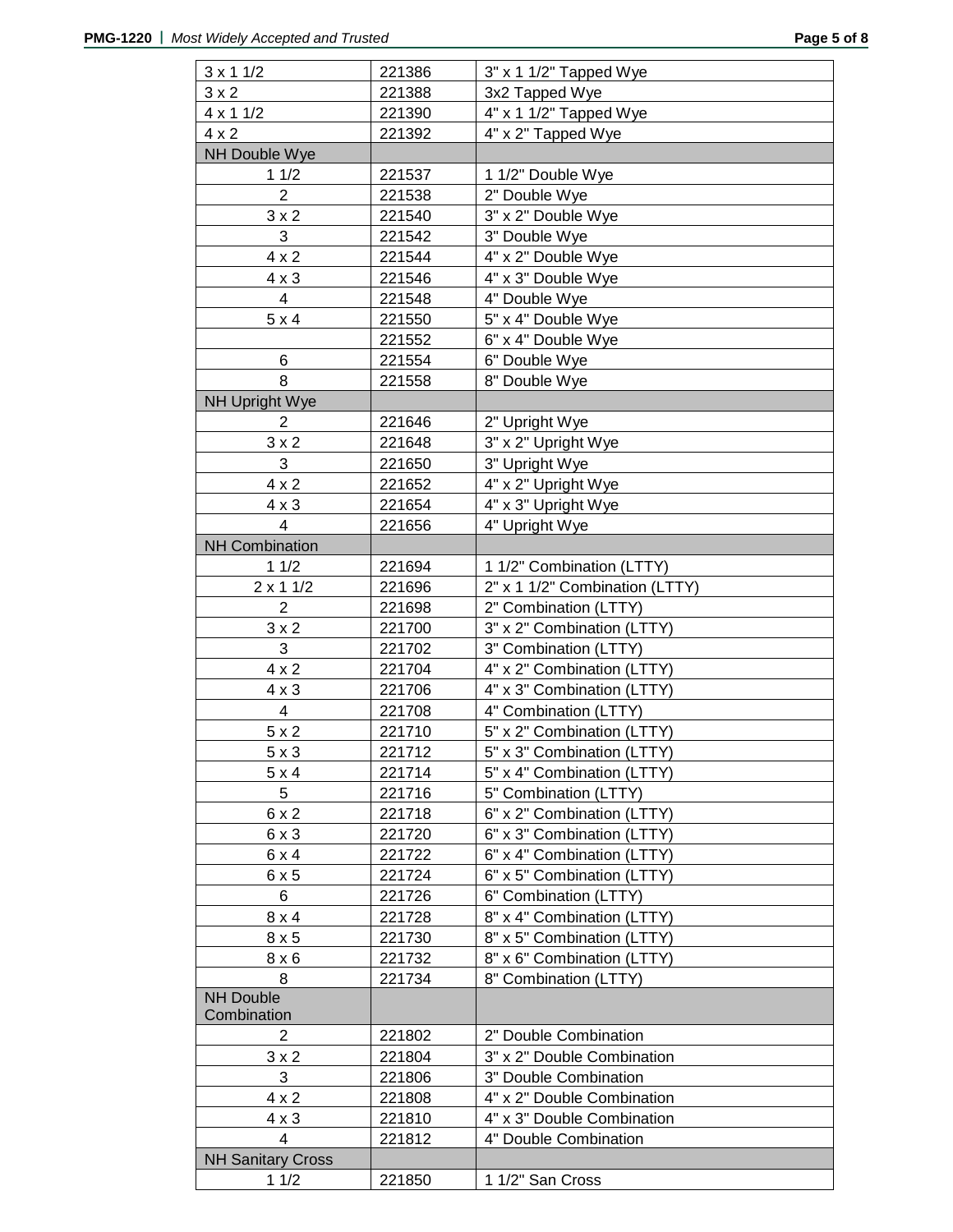| $\overline{a}$          | 221852 | 2" San Cross              |
|-------------------------|--------|---------------------------|
| 3x2                     | 221854 | 3" x 2" San Cross         |
| 3                       | 221856 | 3" San Cross              |
| $4 \times 2$            | 221858 | 4" x 2" San Cross         |
| $4 \times 3$            | 221860 | 4" x 3" San Cross         |
| 4                       | 221862 | 4" San Cross              |
| 6x4                     | 221864 | 6" x 4" San Cross         |
| 6                       | 221867 | 6" San Cross              |
| <b>NH Sanitary Tap</b>  |        |                           |
| Cross                   |        |                           |
| $2 \times 11/4$         | 222014 | 2" x 1 1/4" San Tap Cross |
| $2 \times 11/2$         | 222016 | 2" x 1 1/2" San Tap Cross |
| $\overline{2}$          | 222018 | 2" San Tap Cross          |
| $3 \times 11/2$         | 222022 | 3" x 1 1/2" San Tap Cross |
| $3 \times 2$            | 222024 | 3" x 2" San Tap Cross     |
| $4 \times 11/2$         | 222028 | 4" x 1 1/2" San Tap Cross |
| $4 \times 2$            | 222030 | 4" x 2" San Tap Cross     |
| <b>NH Test Tee</b>      |        |                           |
| 2                       | 222046 | 2" Test Tee/ CO Tee       |
| 3                       | 222048 | 3" Test Tee/ CO Tee       |
| 4                       | 222050 | 4" Test Tee/ CO Tee       |
| 5                       | 222052 | 5" Test Tee/ CO Tee       |
| 6                       | 222054 | 6" Test Tee/ CO Tee       |
| 8                       | 222056 | 8" Test Tee/ CO Tee       |
| 10                      | 222058 | 10" Test Tee/ CO Tee      |
| <b>NH Short Reducer</b> |        |                           |
| $2 \times 11/2$         | 222138 | 2" x 1 1/2" Short Reducer |
| $3 \times 11/2$         | 222139 | 3" x 1-1/2" Short Reducer |
| 3 X 2                   | 222140 | 3" x 2" Short Reducer     |
| $4 \times 2$            | 222142 | 4" x 2" Short Reducer     |
| $4 \times 3$            | 222144 | 4" x 3" Short Reducer     |
| 5x2                     | 222146 | 5" x 2" Short Reducer     |
| 5x3                     | 222148 | 5" x 3" Short Reducer     |
| 5x4                     | 222150 | 5" x 4" Short Reducer     |
| 6x2                     | 222152 | 6" x 2" Short Reducer     |
| 6x3                     | 222154 | 6" x 3" Short Reducer     |
| 6 x 4                   | 222156 | 6" x 4" Short Reducer     |
| 6x5                     | 222158 | 6" x 5" Short Reducer     |
| $8 \times 2$            | 222160 | 8" x 2" Short Reducer     |
| $8 \times 3$            | 222162 | 8" x 3" Short Reducer     |
| 8x4                     | 222164 | 8" x 4" Short Reducer     |
| 8x5                     | 222166 | 8" x 5" Short Reducer     |
| 8 x 6                   | 222168 | 8" x 6" Short Reducer     |
| $10 \times 4$           | 222172 | 10" x 4" Short Reducer    |
| $10 \times 6$           | 222174 | 10" x 6" Short Reducer    |
| $10 \times 8$           | 222175 | 10" x 8" Short Reducer    |
| $12 \times 4$           | 222176 | 12" x 4" Short Reducer    |
| 12 x 6                  | 222177 | 12" x 6" Short Reducer    |
| $12 \times 8$           | 222178 | 12" x 8" Short Reducer    |
| 12 x 10                 | 222179 | 12" x 10" Short Reducer   |
| $15 \times 4$           | 222180 | 15" x 4" Short Reducer    |
| $15 \times 6$           | 222181 | 15" x 6" Short Reducer    |
| $15 \times 8$           | 222182 | 15" x 8" Short Reducer    |
| 15 x 10                 | 222183 | 15" x 10" Short Reducer   |
| 15 x 12                 | 222184 | 15" x 12" Short Reducer   |
|                         |        |                           |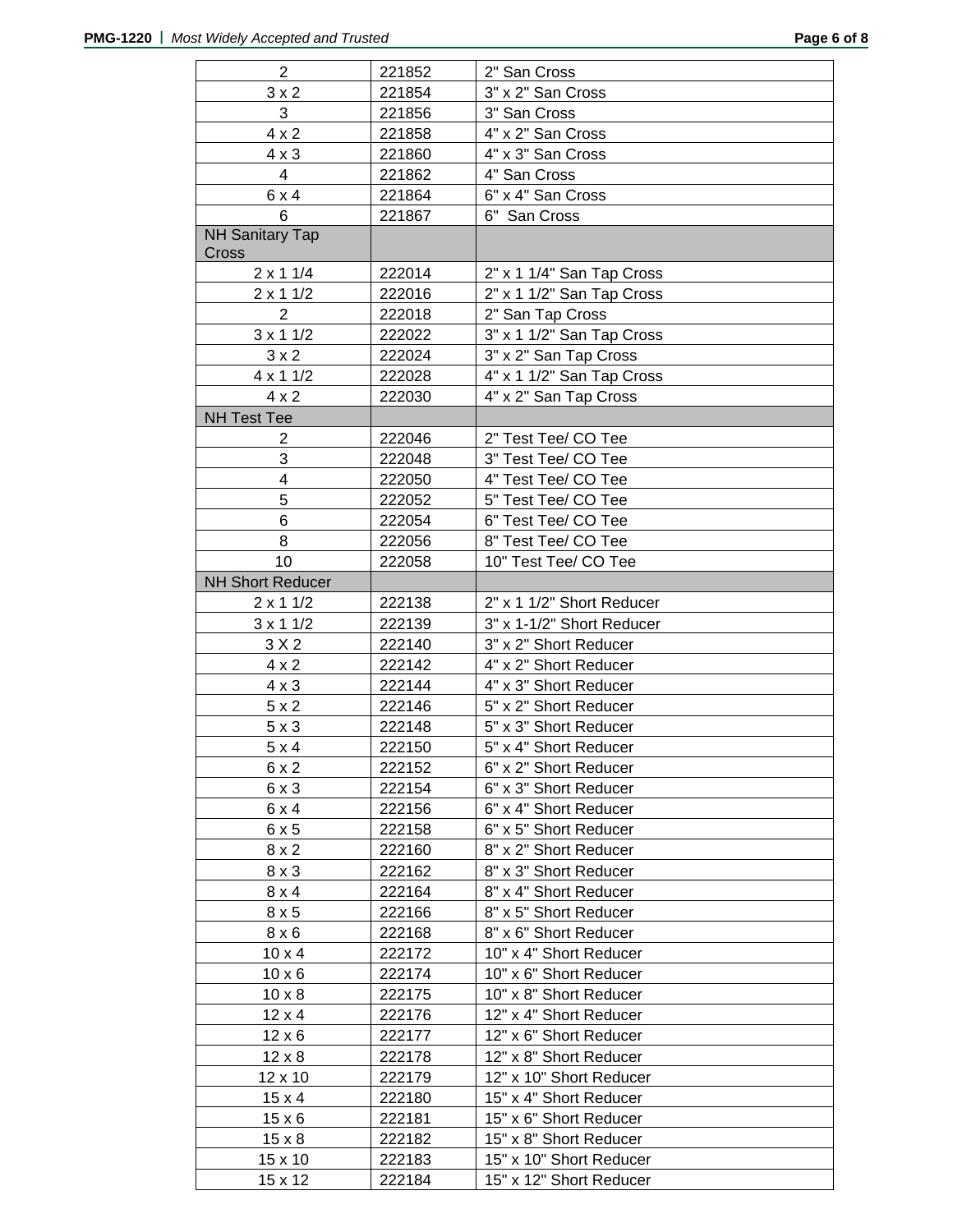| <b>NH Tapped Adaptor</b> |        |                                    |
|--------------------------|--------|------------------------------------|
| $2 \times 11/2$          | 222242 | 2" x 1 1/2" Tapped Adaptor         |
| $\overline{2}$           | 222244 | 2" Tapped Adaptor                  |
| $3 \times 2 \frac{1}{2}$ | 222252 | 3" x 2 1/2" Tapped Adaptor         |
| $4 \times 3 \frac{1}{2}$ | 222254 | 4" x 3 1/2" Tapped Adaptor         |
| 6x5                      | 222262 | 6" x 5" Tapped Adaptor             |
| <b>NH Blind Plug</b>     |        |                                    |
| 11/2                     | 222480 | 1 1/2" Blind Plug                  |
| $\overline{c}$           | 222482 | 2" Blind Plug                      |
| 3                        | 222484 | 3" Blind Plug                      |
| 4                        | 222486 | 4" Blind Plug                      |
| 5                        | 222488 | 5" Blind Plug                      |
| 6                        | 222490 | 6" Blind Plug                      |
| 8                        | 222492 | 8" Blind Plug                      |
| 10                       | 222494 | 10" Blind Plug                     |
| 12                       | 222495 | 12" Blind Plug                     |
| 15                       | 222496 | 15" Blind Plug                     |
| NH P-Trap                |        |                                    |
| 11/2                     | 222506 | 1 1/2" P-Trap                      |
| $\overline{c}$           | 222508 | 2" P-Trap                          |
| 3                        | 222510 | 3" P-Trap                          |
| $\overline{\mathbf{4}}$  | 222512 | 4" P-Trap                          |
| 6                        | 222514 | 6" P-Trap                          |
| <b>NH Running Trap</b>   |        |                                    |
| Double Vent              |        |                                    |
| 4                        | 222524 | Running Trap Dbl vents 4"          |
| NH Deep Seal P-Trap      |        |                                    |
| $\overline{2}$           | 222564 | 2" Deep Seal P-Trap                |
| 3                        | 222566 | 3" Deep Seal P-Trap                |
| $\overline{4}$           | 222567 | 4" Deep Seal P-Trap                |
| NH Tap P-Trap            |        |                                    |
| 11/2                     | 222582 | 1 1/2" Tap P-Trap                  |
| $2 \times 11/2$          | 222586 | 2" x 1 1/2" Tap P-Trap             |
| $\overline{2}$           | 222588 | 2" Tap P-Trap                      |
| <b>NH Closet Bend</b>    |        |                                    |
| Reducing                 |        |                                    |
| 3x4x6x12                 | 222832 | 3x4x6x12 Closet Bend Reducing      |
| 3x4x6x15                 | 222840 | 3x4x6x15 Closet Bend Reducing      |
| 3x4x6x16                 | 222842 | 3x4x6x16 Closet Bend Reducing      |
| 3x4x6x18                 | 222844 | 3x4x6x18 Closet Bend Reducing      |
| 3x4x10x12                | 222852 | 3x4x10x12 Closet Bend Reducing     |
| 3x4x10x15                | 222860 | 3x4x10x15 Closet Bend Reducing     |
| 3x4x10x16                | 222861 | 3x4x10x16 Closet Bend Reducing     |
| 3x4x16x16                | 222866 | 3x4x16x16 Closet Bend Reducing     |
| <b>NH Closet Bend</b>    |        |                                    |
| 4x6x12                   | 222904 | 4x6x12 Closet Bend                 |
| 4x6x15                   | 222906 | 4x6x15 Closet Bend                 |
| 4x10x12                  | 222924 | 4x10x12 Closet Bend                |
| 4x10x15                  | 225572 | 4x10x15 Closet Bend                |
| 4x16x16                  | 222867 | 4x16x16 Closet Bend                |
| <b>NH Closet Flange</b>  |        |                                    |
| 4x2                      | 222964 | 4x2 Closet Flange w/1" Offset      |
| 4x3x3 1/2                | 222966 | 4x3x3 1/2 Closet Flange Riser (NH) |
| 4x2                      | 222973 | 4x2 Closet Flange (Caulk)          |
|                          |        |                                    |
| 4x3                      | 222975 | 4x3 Closet Flange (Caulk)          |